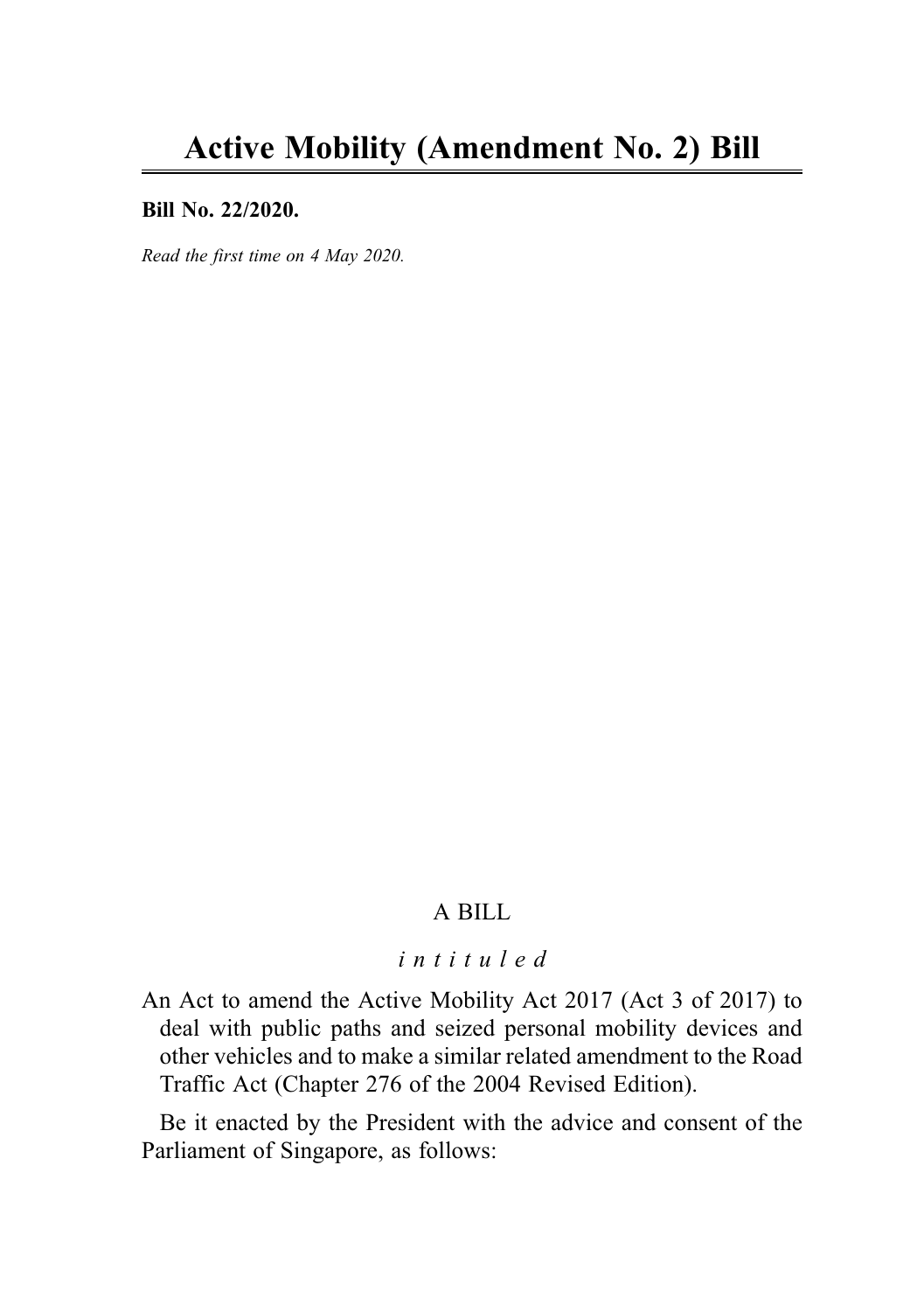#### Short title and commencement

1. This Act is the Active Mobility (Amendment No. 2) Act 2020 and comes into operation on a date that the Minister appoints by notification in the Gazette.

#### <sup>5</sup> Amendment of section 2

2. Section 2(1) of the Active Mobility Act 2017 (called in this Act the principal Act) is amended —

- (a) by inserting, immediately after the words "a length" in the definitions of "footpath", "pedestrian-only path" and <sup>10</sup> "shared path", the words "or area";
	- (b) by inserting, immediately after the definition of "path", the following definition:
- "" path-connected open space" means a courtyard, plaza, square, quadrangle, atrium, peristyle or <sup>15</sup> other substantially level and unenclosed open space that —
	- (a) is surfaced and is not a green verge or other area provided for the growing of grass, trees or other vegetation;
- <sup>20</sup> (b) is fronting, adjoining or abutting, or connected by stairs (mechanised or otherwise) to, a path (whether or not a public path); and
- (c) is used or capable of being used as a <sup>25</sup> means of access to and from a path by pedestrians from any direction,

but does not include an area with barbecue or open-fire cooking facilities, an outdoor children's playground, a spray pool, a fitness <sup>30</sup> park, a court for basketball, badminton, sepak takraw or other similar sport, a parking area for bicycles or other vehicles or a similar amenity or facility that is ordinarily a stop or journey's end;"; and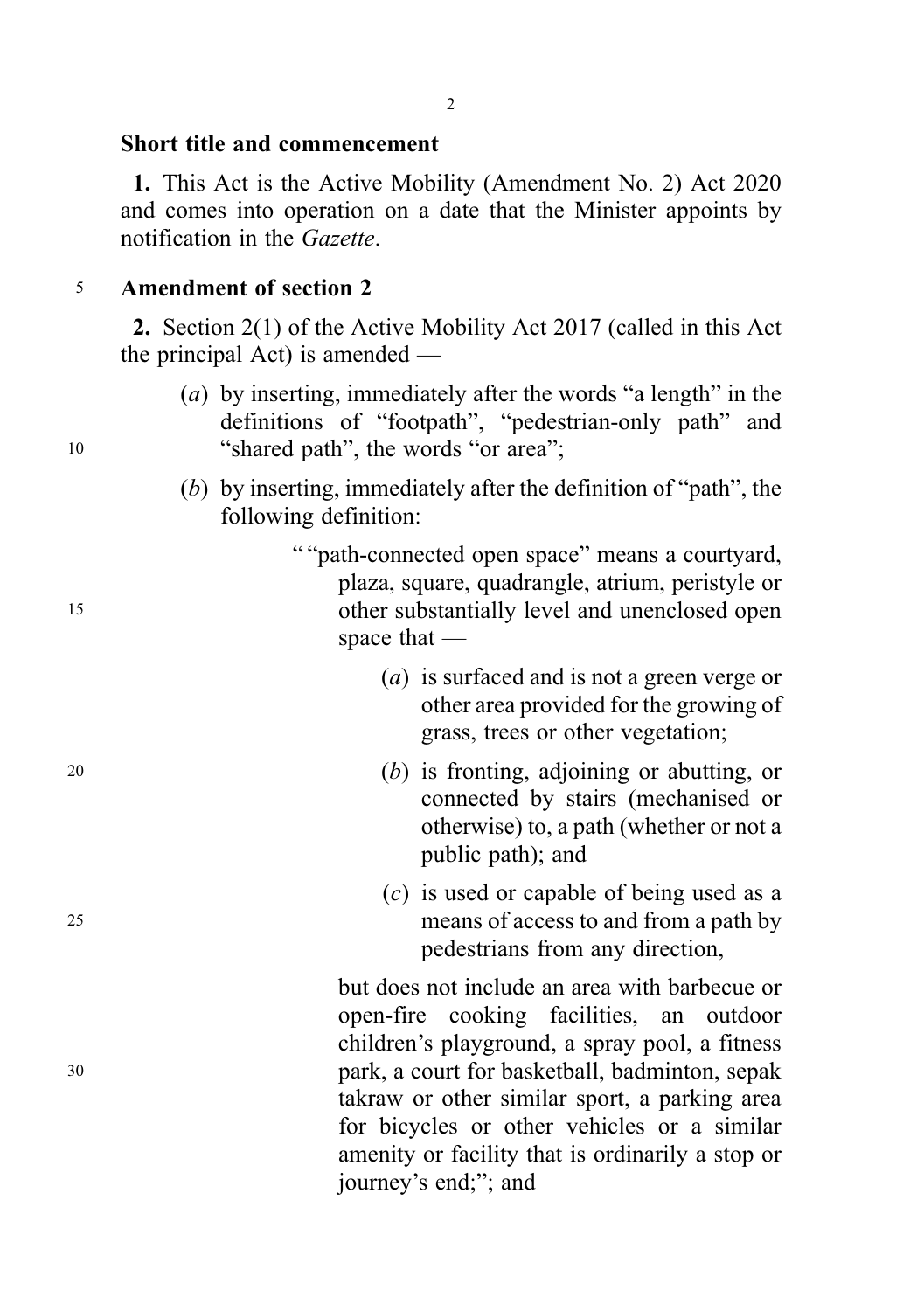(c) by inserting, immediately after the words "a path" in the definition of "public path", the words "or path-connected open space".

## Amendment of section 5

3. Section 5 of the principal Act is amended by inserting, <sup>5</sup> immediately after the words "a path" in paragraph  $(a)$  of the definition of "dedicated land", the words "or path-connected open space".

### Amendment of section 6

- **4.** Section 6 of the principal Act is amended  $10$ 
	- (a) by inserting, immediately after the words "declare that" in subsection (1), the words "a path, or a path-connected open space, located on"; and
	- (b) by inserting, immediately after the words "is closed" in subsection  $(5)(b)$ , the words ", partly closed or used 15 temporarily for a purpose other than as a path".

## Amendment of section 51

- 5. Section 51 of the principal Act is amended
	- (a) by deleting the words ", or an order for the release of a vehicle liable to forfeiture, under this section" in <sup>20</sup> subsection (2) and substituting the words "of a vehicle seized or surrendered under section 50";
	- (b) by deleting the words "or non-compliant PAB" in subsection  $(2)(a)$  and substituting the words ", non-compliant PAB or non-compliant mobility vehicle"; <sup>25</sup>
	- (c) by deleting the word "and" at the end of subsection  $(2)(b)$ ;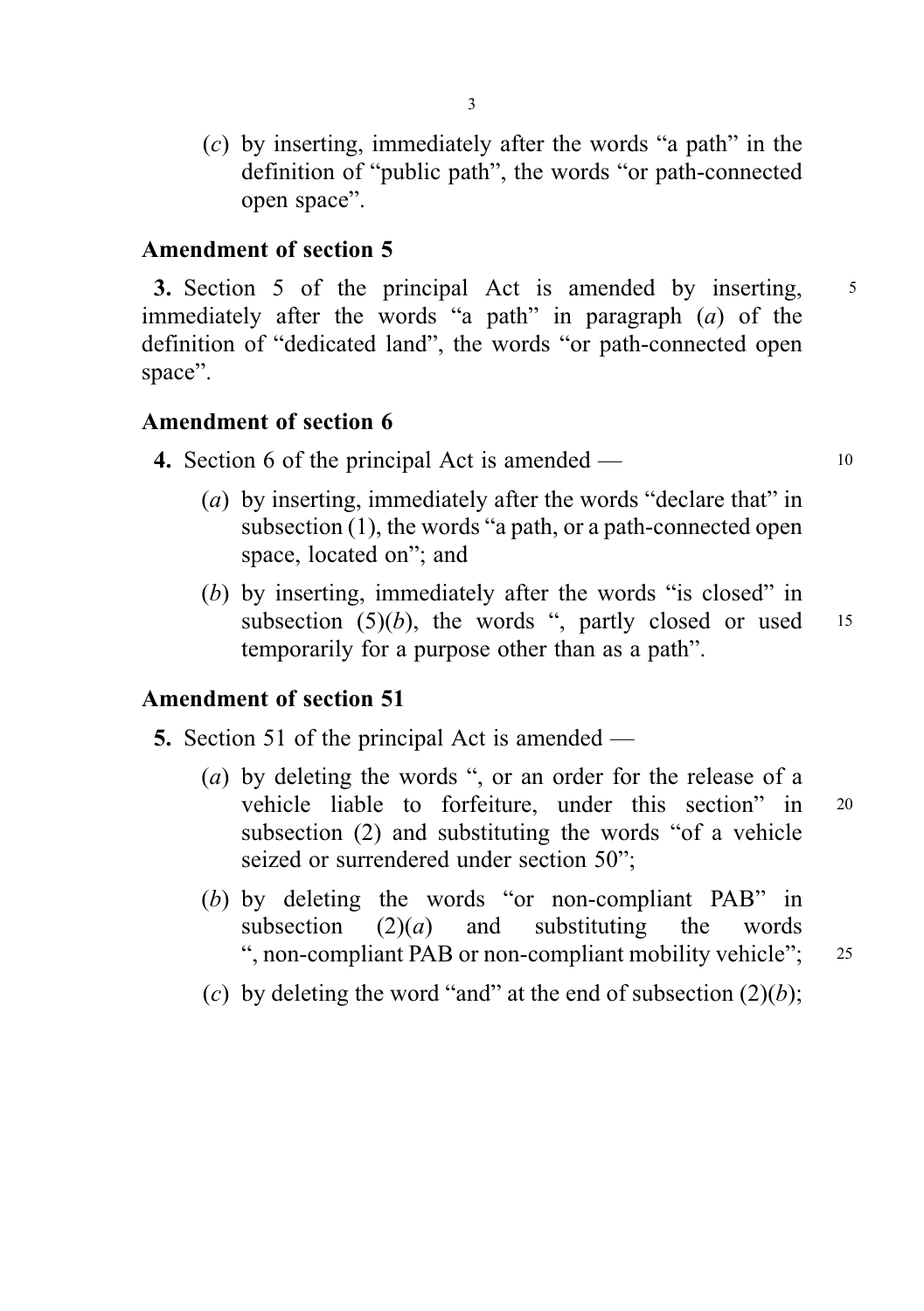- (d) by inserting, immediately after paragraph (b) of subsection (2), the following paragraph:
- " $(ba)$  at the end of 30 days after the date of the seizure or surrender, no claim to the vehicle <sup>5</sup> is earlier made in the prescribed manner to the Authority by a person who is not the person from whom the vehicle was seized or required to surrender the vehicle (or the latter person's agent); and";
- <sup>10</sup> (e) by deleting subsection (3) and substituting the following subsection:

"(3) Despite subsection (2), the Authority may at once order the forfeiture of a vehicle seized or surrendered under section 50 —

- $(a)$  that is a non-compliant personal mobility device, non-compliant bicycle, non-compliant PAB or non-compliant mobility vehicle; and
- (b) that the Authority considers is of such a <sup>20</sup> nature or in such condition that it would be dangerous for the Authority to retain custody, or its detention in a holding yard materially increases the likelihood of an outbreak of fire at the holding yard."; and
- 25 (*f*) by deleting the words "subsection  $(3)(b)$ " in subsection  $(4)$ and substituting the words "subsection  $(2)(ba)$ ".

#### Amendment of section 53

- 6. Section 53 of the principal Act is amended —
- (a) by inserting, immediately after subsection (1), the <sup>30</sup> following subsection:

"(1A) However, the Authority may direct that a vehicle that is forfeited by the Authority under section 51(3) and is the subject of a notice under subsection (1) be returned to a person if —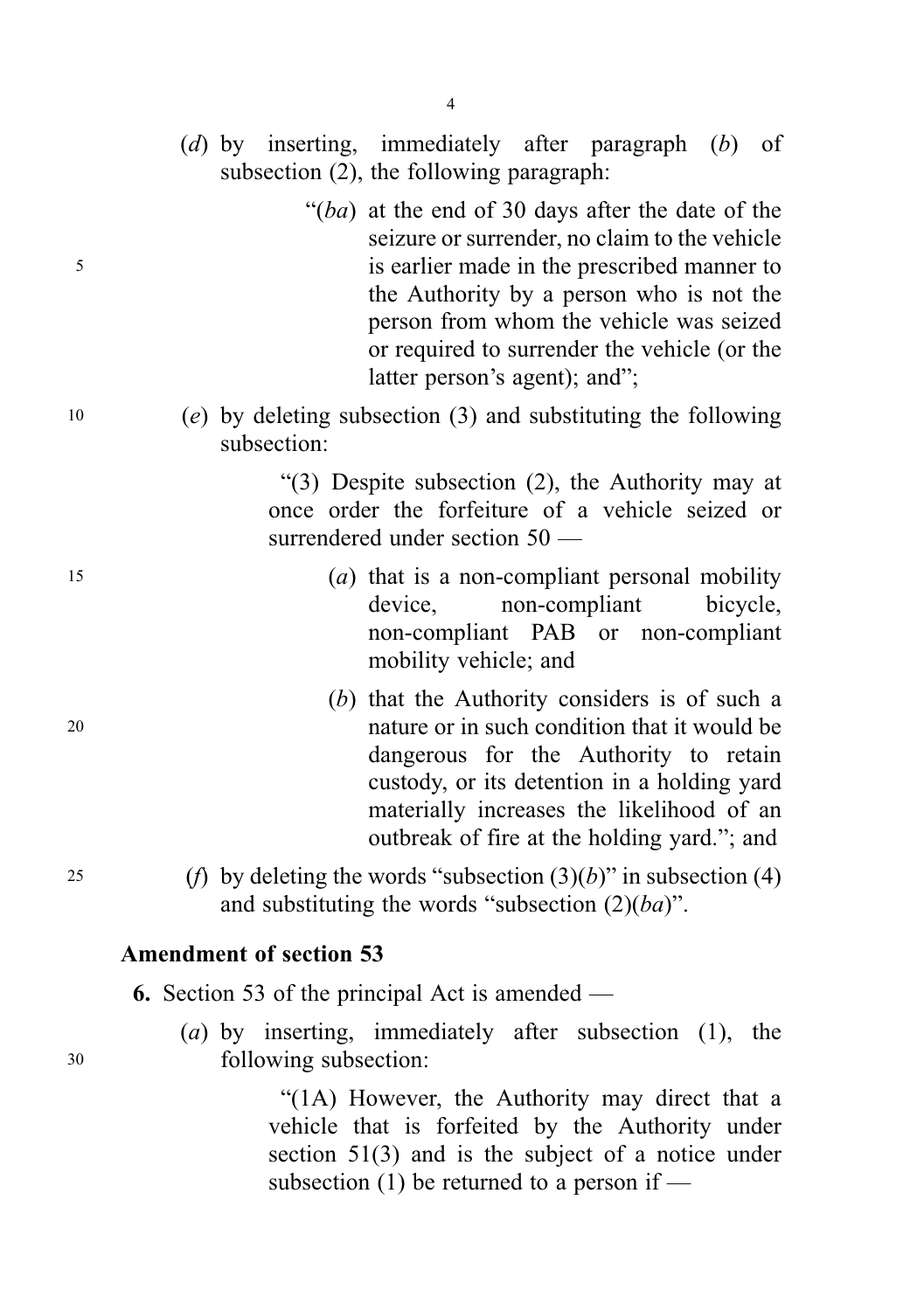- (a) before the end of the period of the notice in subsection (1), the Authority receives from that person a written objection to the intended sale, destruction or disposal of the vehicle and showing good cause why  $5$ possession of the vehicle should be returned to the person; and
- (b) there is no reasonable cause for the Authority to believe that an offence under this Act has been committed and the <sup>10</sup> vehicle was the subject matter, or was used in the commission, of the offence.";
- (b) by inserting, immediately after subsection (3), the following subsection:

" $(3A)$  Despite subsection  $(3)$ , where it appears to 15 the Authority that any vehicle, article or thing which is moved to a holding yard under section 45 or 46 —

 $(a)$  is —

- (i) a non-compliant personal mobility device, non-compliant bicycle, <sup>20</sup> non-compliant PAB or non-compliant mobility vehicle; and
- (ii) of such a nature or in such condition that it would be dangerous for the Authority to retain custody, or its <sup>25</sup> detention in a holding yard materially increases the likelihood of an outbreak of fire at the holding yard;
- (b) is a perishable article or thing that may rapidly depreciate in value; or  $30$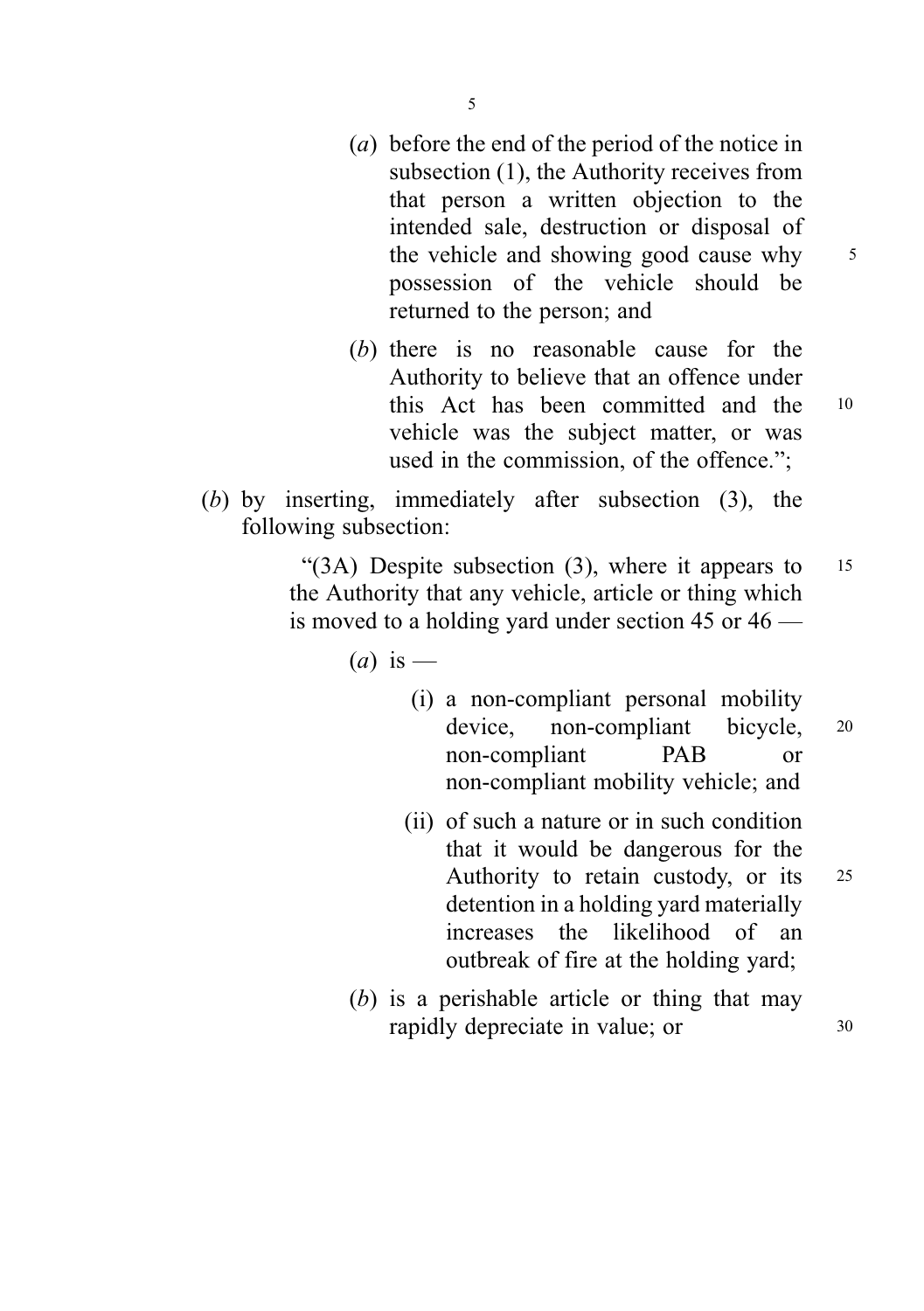|    | $(c)$ is an article or a thing of such a nature or in<br>such condition that it would be dangerous<br>for the Authority to retain custody of the<br>article or thing,                                                                                                      |
|----|----------------------------------------------------------------------------------------------------------------------------------------------------------------------------------------------------------------------------------------------------------------------------|
| 5  | the Authority may, after giving one month's notice in<br>the <i>Gazette</i> of its intention to do so, cause the vehicle,<br>article or thing to be $-$                                                                                                                    |
|    | (d) sold (by public auction or otherwise) at<br>once; or                                                                                                                                                                                                                   |
| 10 | (e) destroyed or otherwise disposed of at once<br>in such manner as the Authority thinks<br>fit.";                                                                                                                                                                         |
|    | (c) by deleting the words "or $(3)$ " in subsections $(4)$ and $(5)$<br>and substituting in each case the words " $(3)$ or $(3A)$ "; and                                                                                                                                   |
| 15 | (d) by inserting, immediately after subsection $(6)$ , the<br>following subsection:                                                                                                                                                                                        |
|    | "(7) If —                                                                                                                                                                                                                                                                  |
| 20 | (a) before the end of one year starting on the<br>date a vehicle, an article or a thing was<br>moved to a holding yard under section 45<br>or $46$ ; but                                                                                                                   |
|    | (b) after the vehicle, article or thing has been<br>sold, destroyed or disposed of under<br>subsection (3A),                                                                                                                                                               |
| 25 | a person who appears, to the satisfaction of the<br>Authority, to be the owner of the vehicle, article or<br>thing claims that vehicle, article or thing, the                                                                                                              |
| 30 | Authority may pay the person, out of the funds of<br>the Authority, the balance after deducting all<br>reasonable costs and expenses incurred by the<br>Authority in moving, storing and selling, destroying<br>or disposing of the vehicle, article or thing (as the case |

may be) from the value of the vehicle, article or thing

when it was moved to a holding yard.".

6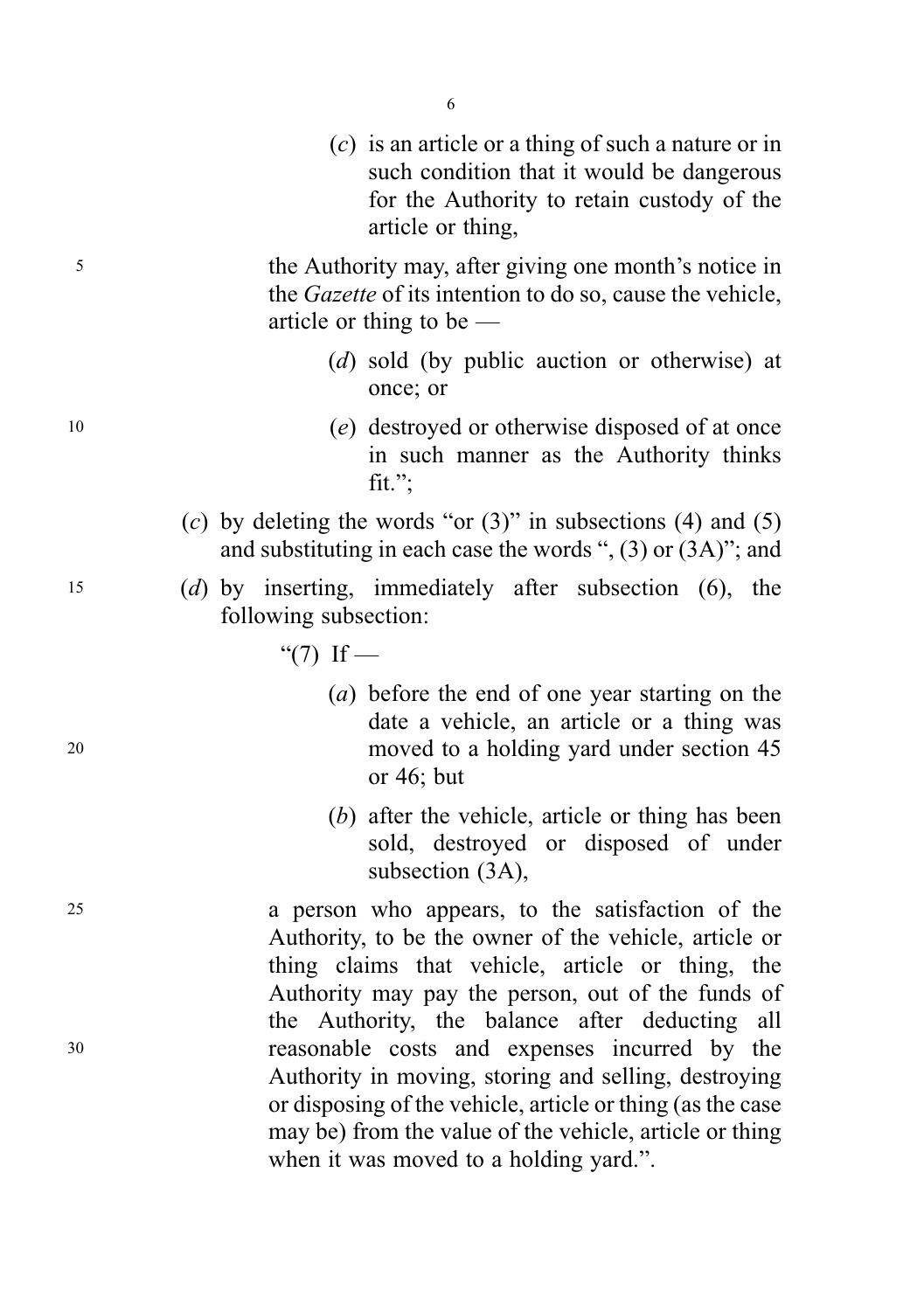## Related amendments to Road Traffic Act

- 7. Section 95B of the Road Traffic Act (Cap. 276) is amended
	- (a) by deleting the words ", or an order for the release of a vehicle liable to forfeiture, under this section" in subsection (1) and substituting the words "of a vehicle  $\frac{5}{5}$ seized or taken to a place of safety under section 95 or  $95A"$ :
	- (b) by deleting the words "or a non-compliant personal mobility device" in subsection  $(1)(a)$  and substituting the words ", a non-compliant personal mobility device or a 10 non-compliant mobility vehicle";
	- (c) by deleting the words "or the non-compliant personal mobility device" in subsection  $(1)(b)$  and substituting the words ", non-compliant personal mobility device or non-compliant mobility vehicle (as the case may be)"; 15
	- (d) by deleting the word "and" at the end of subsection  $(1)(b)$ ;
	- (e) by inserting, immediately after paragraph (b) of subsection (1), the following paragraph:
		- " $(ba)$  at the end of 30 days after the date of the seizure or taking to a place of safety, no 20 claim to the vehicle is earlier made in the prescribed manner to the Authority by a person who is not the person from whom the vehicle was seized or required to take the vehicle to a place of safety (or the latter  $25$ person's agent); and";
	- (f) by deleting subsection (2) and substituting the following subsection:

"(2) Despite subsection (1), the Authority may at once order the forfeiture of a vehicle seized or taken <sup>30</sup> to a place of safety under section 95 or 95A —

> (a) that is a non-compliant power-assisted bicycle, non-compliant personal mobility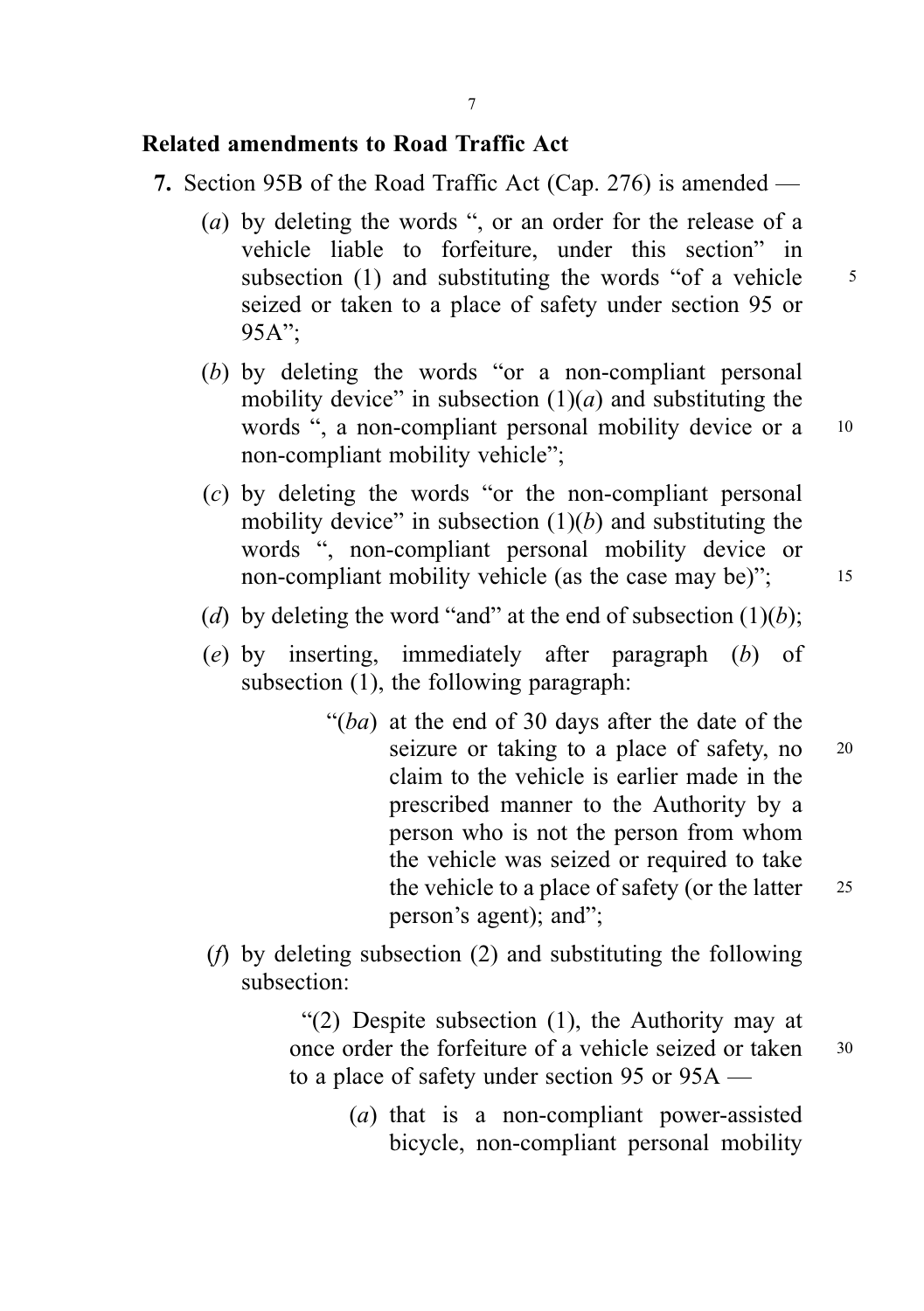device or non-compliant mobility vehicle; and

- (b) that the Authority considers is of such a nature or in such condition that it would be <sup>5</sup> dangerous for the Authority to retain custody, or its detention in a place of safety materially increases the likelihood of an outbreak of fire at the place of safety.";
- 10 (g) by deleting the words "subsection  $(2)(b)$ " in subsection (3) and substituting the words "subsection  $(1)(ba)$ ";
- $(h)$  by deleting the words "or non-compliant personal mobility device" wherever they appear in subsections (3) and (7) and substituting in each case the words ", non-compliant <sup>15</sup> personal mobility device or non-compliant mobility vehicle";
- $(i)$  by deleting the words "or the non-compliant personal mobility device" wherever they appear in subsections  $(4)(a)$  and  $(b)$  and  $(5)$  and substituting in <sup>20</sup> each case the words ", the non-compliant personal mobility device or the non-compliant mobility vehicle";
	- (i) by inserting, immediately after subsection  $(7)$ , the following subsection:

"(7A) However, the Authority may direct that a <sup>25</sup> non-compliant power-assisted bicycle, non-compliant personal mobility device or non-compliant mobility vehicle forfeited by the Authority under subsection (2) and is the subject of a notice under subsection (7) be returned to a person if —

<sup>30</sup> (a) before the end of the period of the notice in subsection (7), the Authority receives from that person a written objection to the intended sale, destruction or disposal of the vehicle and showing good cause why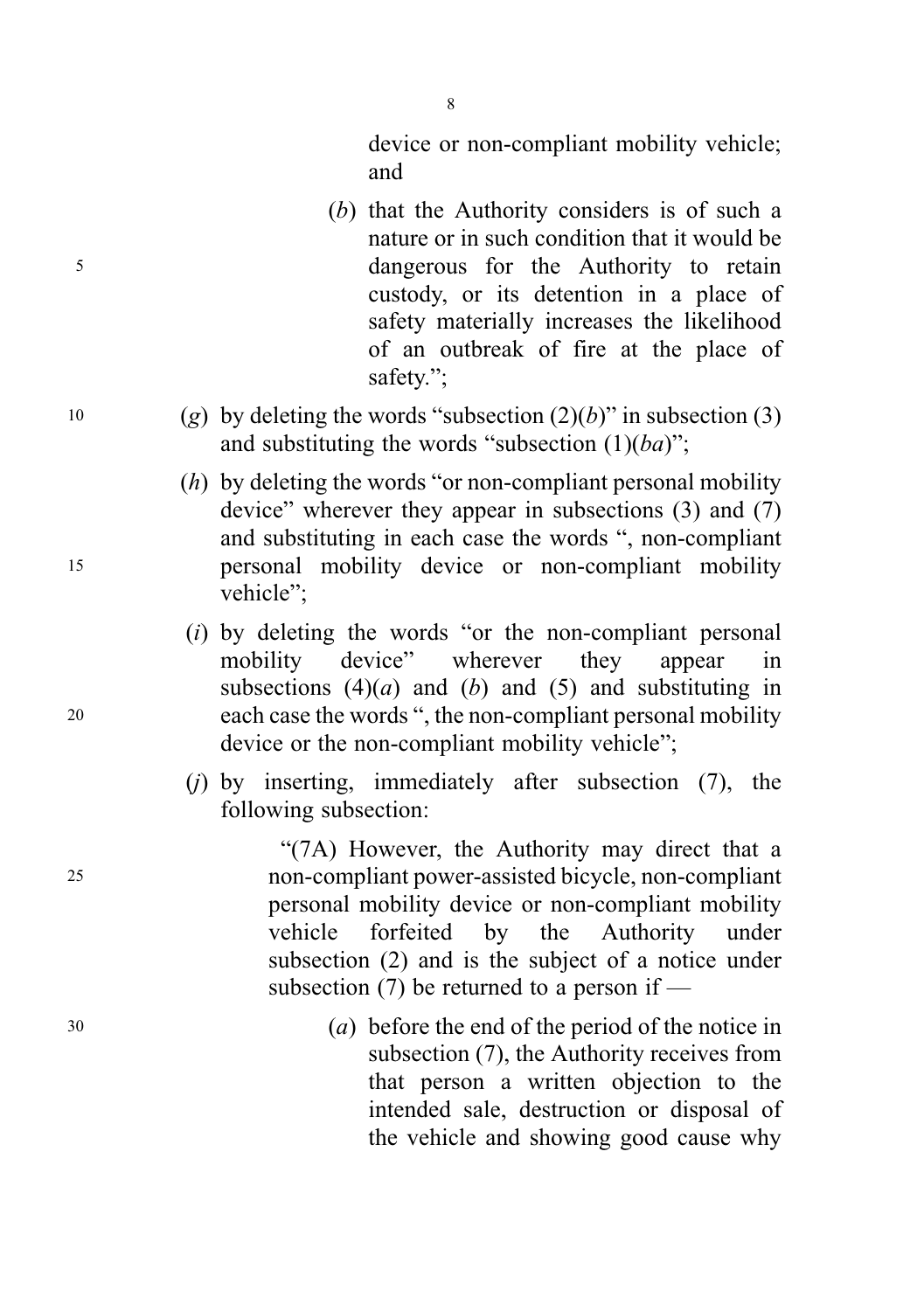- (b) there is no reasonable cause for the Authority to believe that an offence under this Act has been committed and the 5 vehicle was the subject matter, or was used in the commission, of the offence."; and
- (k) by inserting, immediately before the definition of "non-compliant personal mobility device" in <sup>10</sup> subsection (9), the following definition:

9

"" non-compliant mobility vehicle" has the meaning given by the Active Mobility Act 2017;".

## Saving and transitional provisions 15

8.—(1) Section 5 applies to a non-compliant personal mobility device, non-compliant bicycle, non-compliant PAB or non-compliant mobility vehicle seized or surrendered under section 50 of the principal Act before the date of commencement of section 5, except that a claim to the vehicle mentioned in section  $51(2)$  of the principal  $20$ Act as amended by this Act may be made not later than 30 days after the date of commencement of section  $5(d)$ .

(2) Section  $6(b)$  applies to a vehicle, an article or a thing moved to a holding yard under section 45 or 46 of the principal Act before the date of commencement of section  $6(b)$ . 25

(3) Section  $7(a)$  to *(i)* applies to a non-compliant personal mobility device, non-compliant PAB or non-compliant mobility vehicle seized under section 95 or 95A of the Road Traffic Act before the date of commencement of section  $7(e)$ , except that a claim to a vehicle mentioned in section 95B(1) of the Road Traffic Act as amended by 30 this Act may be made not later than 30 days after the date of commencement of section 7(e).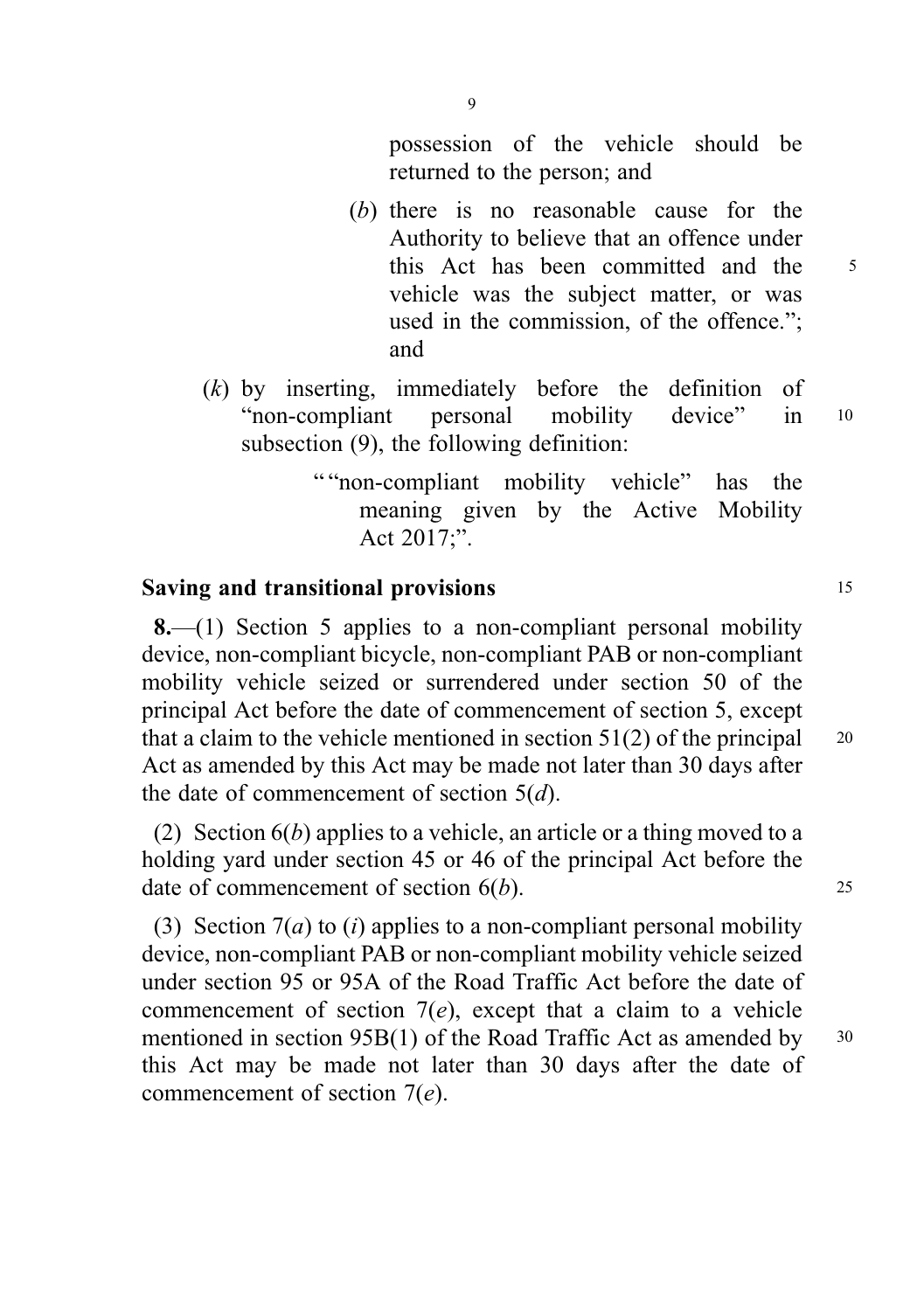(4) Any word or expression in this section that is defined in section 2(1) of the principal Act has the meaning given to it by that section.

(5) For a period of 2 years after the date of commencement of this <sup>5</sup> section, the Minister may, by regulations, prescribe such additional provisions of a saving or transitional nature consequent on the enactment of this section as the Minister may consider necessary or expedient.

### EXPLANATORY STATEMENT

This Bill seeks to amend the Active Mobility Act 2017 (Act 3 of 2017) for the following main purposes:

- (a) to extend the public path system to encompass certain open spaces that front, adjoin, abut or are connected to paths;
- (b) to enable the earlier disposal by the Land Transport Authority of Singapore (LTA) of non-compliant vehicles seized or removed to holding yards, where these vehicles are of such a nature or in such condition as would be dangerous for the LTA to retain custody, or their detention in a holding yard materially increases the likelihood of an outbreak of fire at the holding yard.

The Bill makes a similar amendment to section 95B of the Road Traffic Act (Cap. 276) to enable the earlier disposal by the LTA of non-compliant vehicles seized where these are of such a nature or in such condition that would be dangerous for the LTA to retain custody, or their detention in a place of safety materially increases the likelihood of an outbreak of fire at the place of safety.

Clause 1 relates to the short title and commencement.

Clause 2 amends section 2(1) to introduce a new definition of "path-connected open space" so as to support the amendments in clauses 3 and 4.

A "path-connected open space" has to relate to a path which may or may not already be declared a public path. The word means a courtyard, plaza, square, quadrangle, atrium, peristyle or other substantially level and unenclosed open space that is surfaced, is not a green verge or other area provided for the growing of grass, trees or other vegetation, that fronts, adjoins or abuts a path, or is connected to a path by stairs (which may even be moving stairs like an escalator), and is used or capable of being used as a means of access to and from the path by pedestrians from any direction.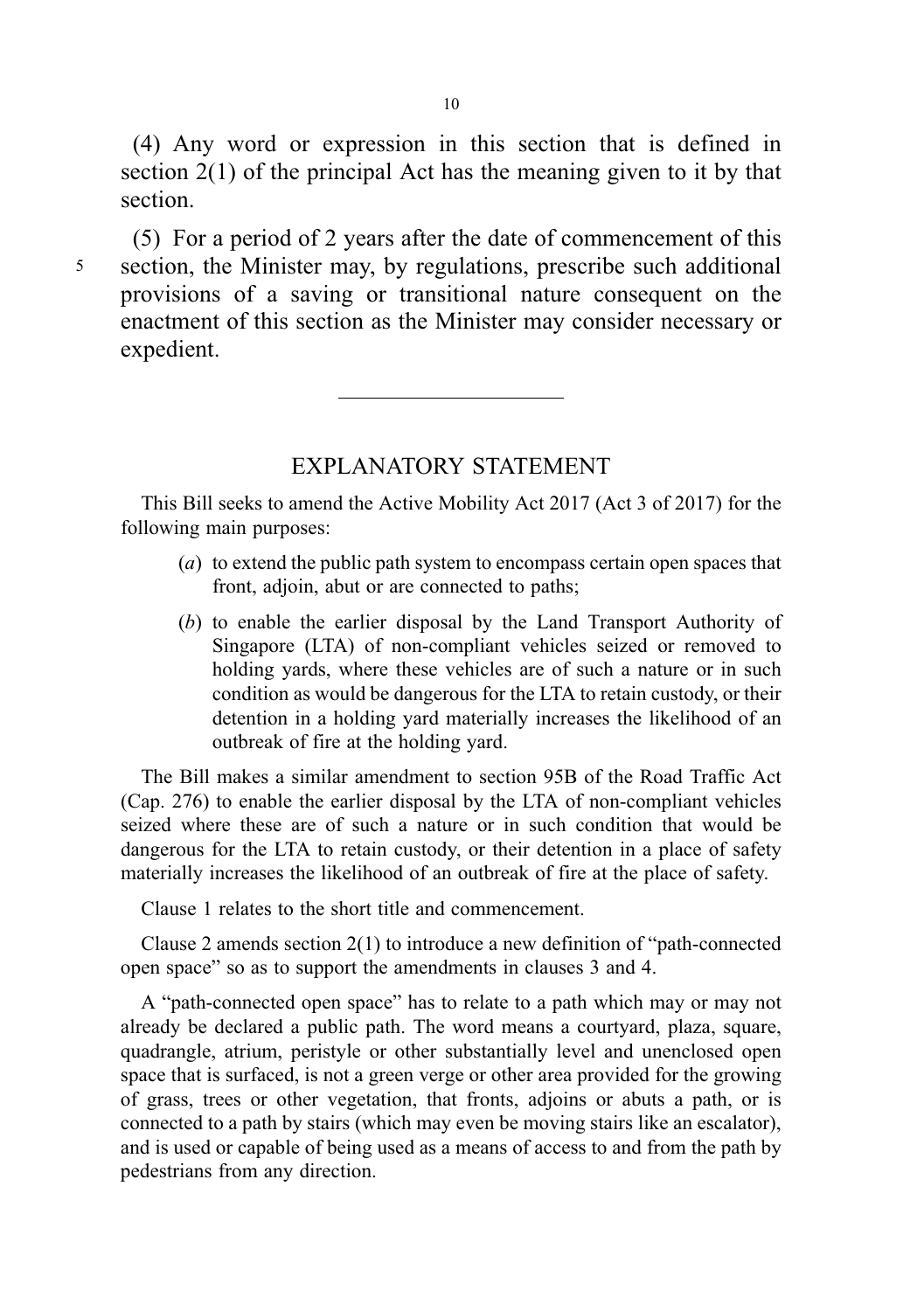However, an area which has special or dedicated purposes that render the area (even if so connected) a destination in itself is not recognised as a path-connected open space.

Clause 2 also amends the definitions of "footpath", "pedestrian-only path" and "shared path" to refer to an area and not just a length of path, since path-connected open spaces can be of any shape. The definition of "public path" is also amended to include a path-connected open space as clause 4 will enable such a space to be declared a public path.

Clause 3 extends the definition of "dedicated land" in section 5 to include a path-connected open space.

Clause 4 amends section 6(1) firstly, to enable the LTA, by order in the Gazette, to declare a path-connected open space on public land (which includes dedicated land) or private land as a pedestrian-only path, a footpath or a shared path.

Clause 4 further amends section 6(5) to require the declaration of a public path (by order in the Gazette) to state not only when the public path is closed, but also when it is partly closed or used temporarily for a purpose other than as a path. This is to address path-connected open spaces which are occasionally used temporarily as fair grounds or other event venues. The public right of way on the closed parts of the path would be suspended then.

Clause 5 amends section 51 which presently relates to the forfeiture of vehicles seized under the Act and empowers the LTA to forfeit, without a court order in certain circumstances, a non-compliant personal mobility device (PMD), non-compliant bicycle or non-compliant power-assisted bicycle (PAB) seized.

By the amendments in clause 5, the circumstances are that the LTA is satisfied that an offence under the Act had been committed and the vehicle was the subject matter, or was used in the commission, of the offence, that at the end of 30 days after the date of the seizure or surrender, no permissible claim to the vehicle is earlier made in the prescribed manner to the LTA and that a person is convicted of the offence, or a person reasonably suspected of having committed the offence had the offence compounded. A permissible claim is one made by someone who is not the person from whom the vehicle was seized or required to surrender the vehicle (or the latter person's agent). As is the case today, this is an opportunity for a third party to recover his or her vehicle used by another to commit an offence and seized or surrendered under the Act.

By the amendments in clause 5, the LTA is now allowed to order the forfeiture of a non-compliant mobility vehicle (like a motorised wheelchair or mobility scooter) that is either seized or surrendered under section 50. The seizure or surrender would have been on an order of an enforcement officer because the vehicle is reasonably believed to be a vehicle in connection with which an offence under Part 3, 3A or 4 of the Act is committed. This is in addition to the power to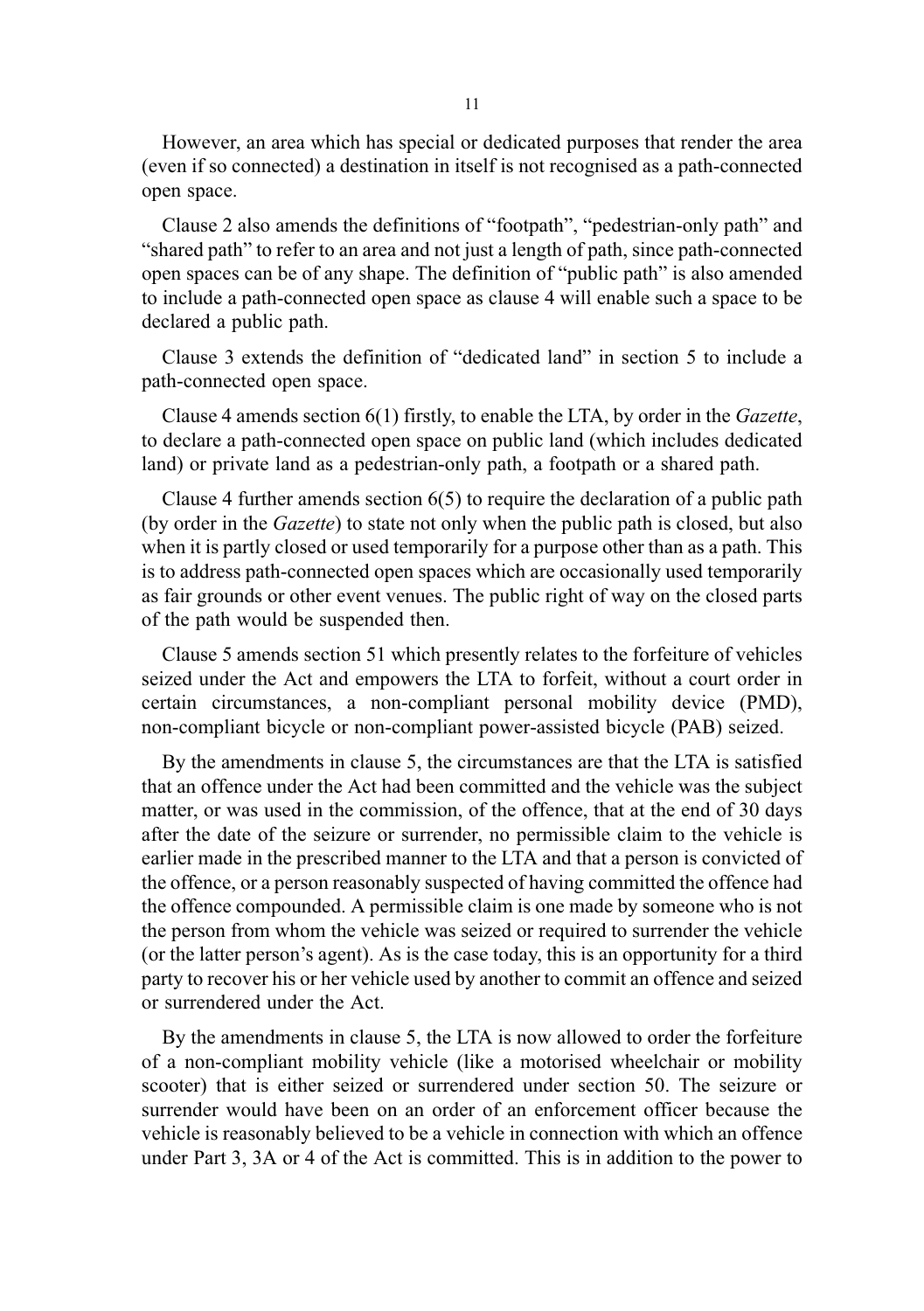forfeit non-compliant PMDs, non-compliant bicycles and non-compliant PABs allowed under section 51 today.

The amendment also provides for forfeiture by the LTA before the end of the 30-day claim period and before a person is convicted of an offence under the Act involving that seized or surrendered vehicle, or a person has had that offence compounded.

The expedited procedure applies where the LTA considers that the seized or surrendered vehicle is of such a nature or in such condition that it would be dangerous for the LTA to retain custody, or its detention in a holding yard materially increases the likelihood of an outbreak of fire at the holding yard. It does not matter whether proceedings in respect of any offence are instituted.

This amendment is to address the fire risk presented by the high number of non-compliant models of PMDs and modified vehicles already seized or surrendered and presently being stored in holding yards. There are also many vehicles with damaged batteries due to accidents detained at holding yards. The present law does not take into account this danger as it requires a conviction or an offence compounded before these seized or surrendered vehicles may be disposed of under section 53.

Clause 6 amends section 53 (relating to the disposal of forfeited or surrendered vehicles) to provide an opportunity for objections to be made before the expedited forfeiture cases covered by the amendments in clause 5, are sold, destroyed or otherwise disposed of.

The LTA is required to give one month's notice before selling, destroying or otherwise disposing of forfeited vehicles. The amendment provides that if before the one-month period ends, the LTA receives a written objection to its intended sale, destruction or disposal (as the case may be) of a non-compliant PMD, non-compliant bicycle, non-compliant PAB or non-compliant mobility vehicle earlier seized (or surrendered) and forfeited due to danger under section 51 as amended by the Bill, the LTA has a discretion to direct that the vehicle be returned to the objector showing good cause why possession of the vehicle should be returned.

However, releasing to an objector is impermissible if there is reasonable cause for the LTA to believe that an offence under the Act has been committed and the vehicle was the subject matter, or was used in the commission, of the offence.

Clause 6 also amends section 53 to enable an expedited sale or disposal of any non-compliant PMD, non-compliant bicycle, non-compliant PAB non-compliant mobility vehicle moved to a holding yard under section 45 or 46. The expedited process may be applied where the vehicle concerned is of such a nature or in such condition that it would be dangerous for the LTA to retain custody, or its detention in a holding yard materially increases the likelihood of an outbreak of fire at the holding yard.